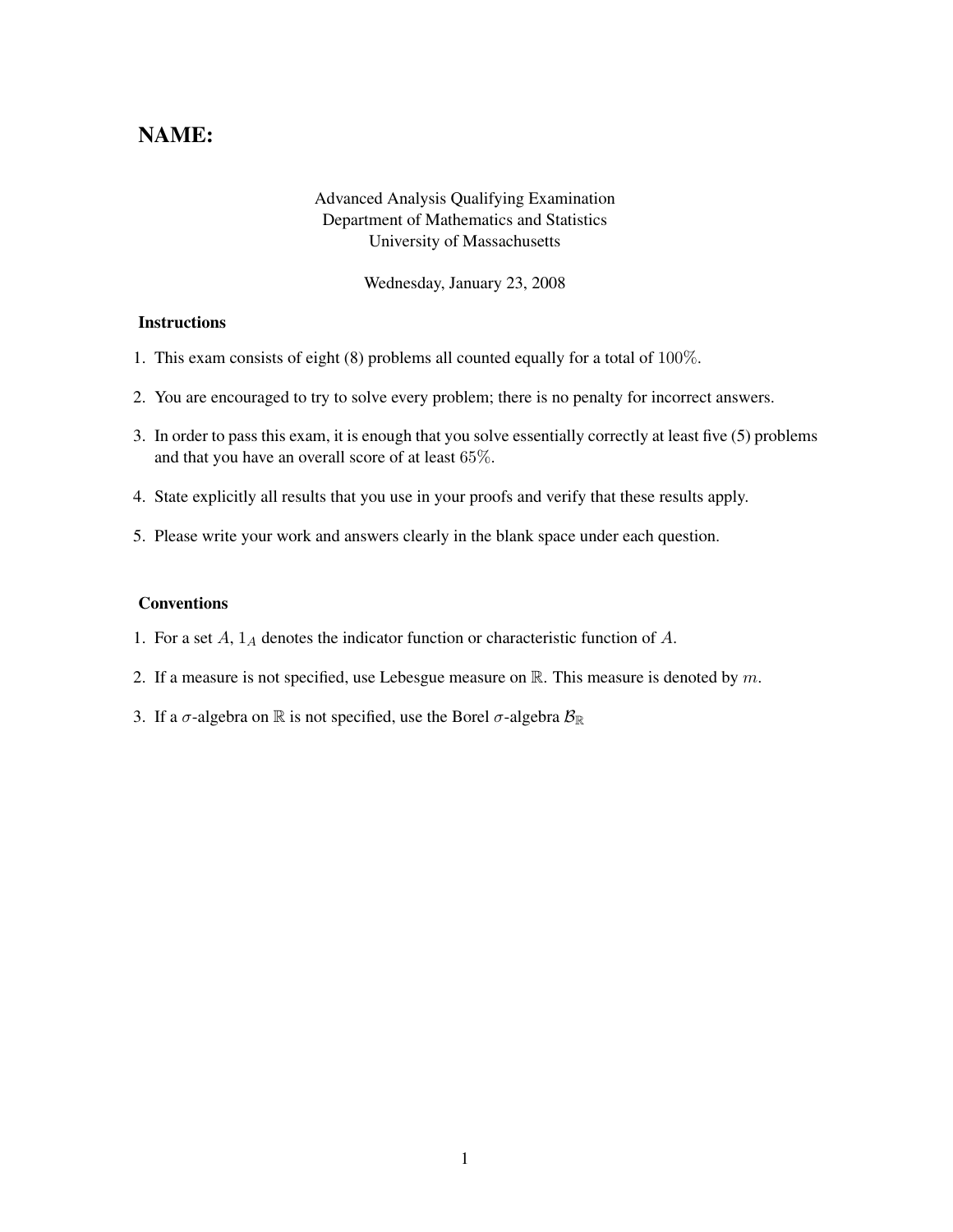1. Let X be an arbitrary nonempty set, A an algebra of subsets of X,  $A_{\sigma}$  the class of all countable unions of sets in A, and  $\mu$  a premeasure on A. For any subset E of X, define

$$
\mu^*(E) = \inf \left\{ \sum_{j=1}^{\infty} \mu(A_j) : A_j \in \mathcal{A} \text{ and } E \subset \bigcup_{j=1}^{\infty} A_j \right\}.
$$

Also define  $\mathcal{M}^*$  to be the class of subsets E of X satisfying

 $\mu^*(G) = \mu^*(G \cap E) + \mu^*(G \cap E^c)$  for all  $G \subset X$ .

According to Carathéodory's Theorem,  $\mathcal{M}^*$  is a  $\sigma$ -algebra containing the algebra  $\mathcal{A}$ , and  $\mu^*$  is a measure on  $\mathcal{M}^*$  that equals  $\mu$  on  $\mathcal{A}$ .

(a) Let E be a set in  $\mathcal{M}^*$  satisfying  $\mu^*(E) < \infty$ . Prove that for any  $\varepsilon > 0$  there exists a set  $A \in \mathcal{A}_{\sigma}$  such that  $E \subset A$  and  $\mu^*(A \setminus E) < \varepsilon/2$ .

(b) Let E be a set in  $\mathcal{M}^*$  satisfying  $\mu^*(E) < \infty$ . Prove that for any  $\varepsilon > 0$  there exists a set  $B \in \mathcal{A}$ such that  $\mu^*(B \triangle E) < \varepsilon$ . Recall that  $B \triangle E = (B \setminus E) \cup (E \setminus B)$ .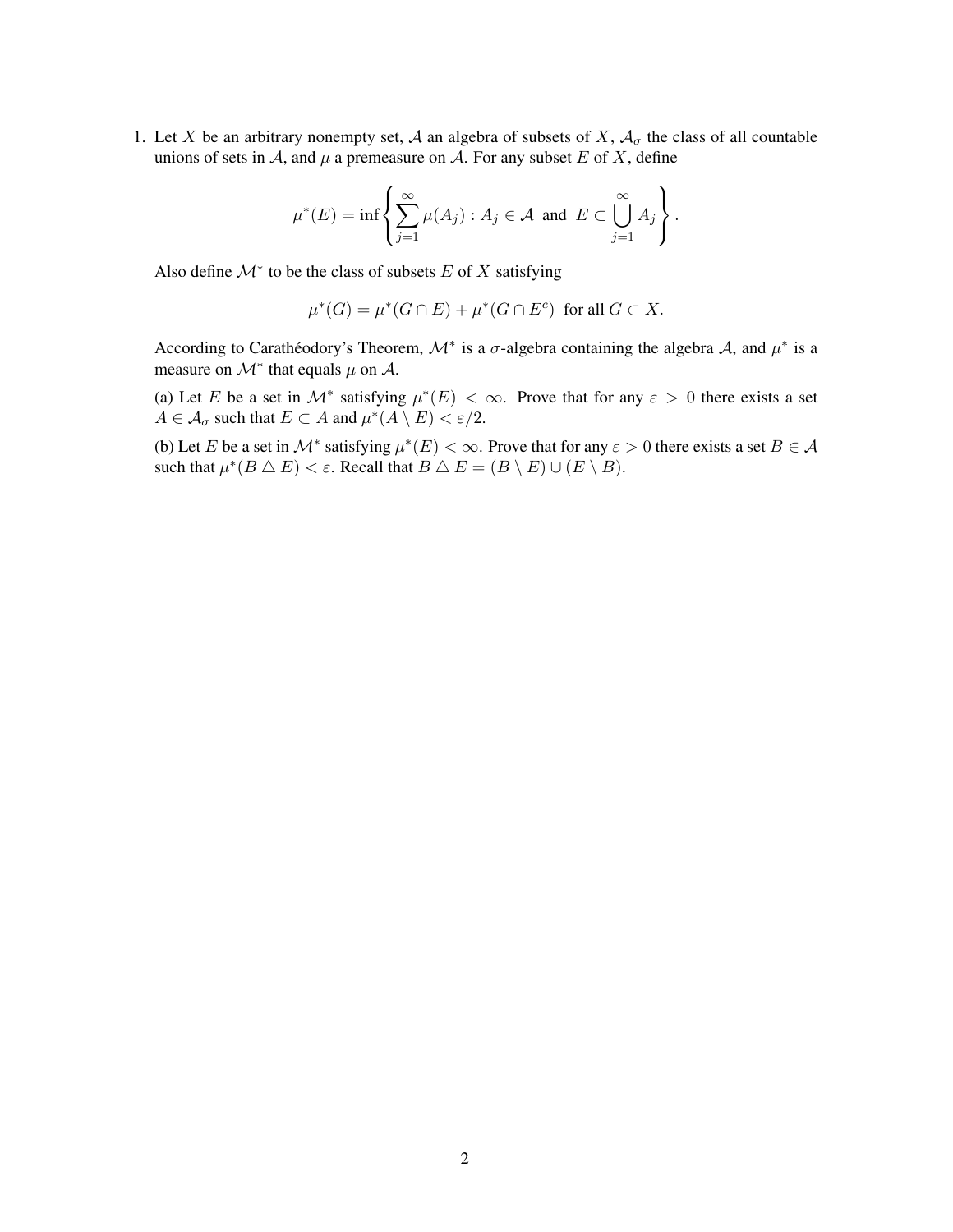2. Let  $(X, \mathcal{M}, \mu)$  be a measure space.

(a) Let f be a nonnegative,  $\mu$ -integrable function mapping X into  $[0, \infty)$ . Prove that for any  $\varepsilon > 0$ there exists  $\delta > 0$  such that  $\int_E f d\mu < \varepsilon$  for any set  $E \in \mathcal{M}$  satisfying  $\mu(E) < \delta$ . (Hint. Approximate  $f$  by a suitable bounded function.)

(b) Assume that the measure  $\mu$  on  $(X, \mathcal{M})$  is  $\sigma$ -finite. Let  $\nu$  be a finite measure on  $(X, \mathcal{M})$ . Prove that  $\nu \ll \mu$  is equivalent to the following: for any  $\varepsilon > 0$  there exists  $\delta > 0$  such that  $\nu(E) < \varepsilon$  for any set  $E \in \mathcal{M}$  satisfying  $\mu(E) < \delta$ . (Hint. Use part (a) to prove one o

For  $n \in \mathbb{N}$  consider the partition  $t_0 < t_1 < \ldots < t_{2^{n-1}}$  of the interval  $[0,1)$  with  $t_j = j/2^n$ . Define the functions

$$
r_n(t) = (-1)^j \text{ if } j/2^n \le t < (j+1)/2^n, j = 0, 1, \dots, 2^n - 1.
$$

Prove that if  $f \in L^1([0,1),m)$ , then

$$
\lim_{n \to \infty} \int_{[0,1)} f(t) r_n(t) dt = 0.
$$

(**Hint.** First consider  $f = 1_{[a,b]}$  for  $[a, b] \subset [0, 1)$ .)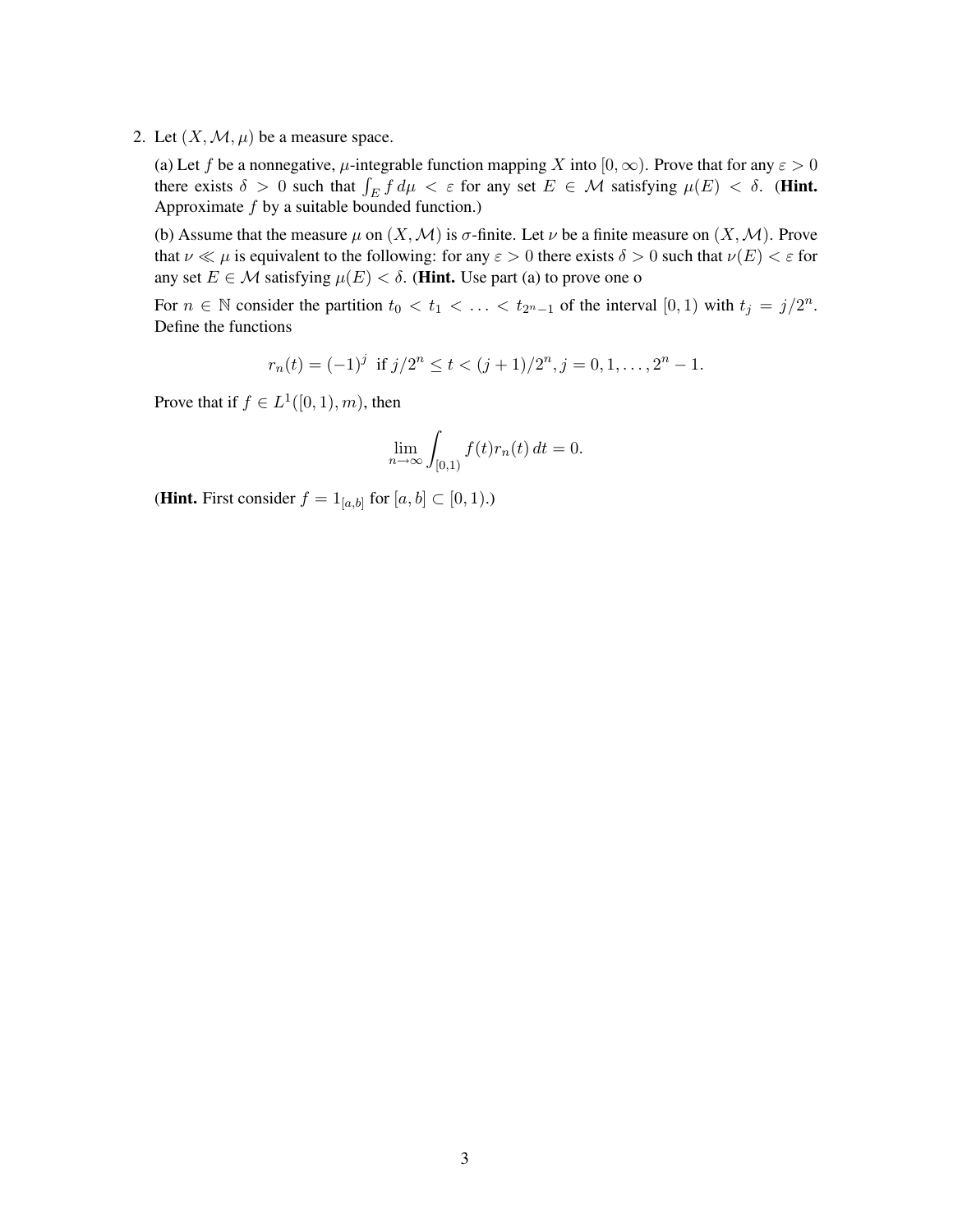3. For  $n \in \mathbb{N}$  consider the partition  $t_0 < t_1 < \ldots < t_{2^n-1}$  of the interval  $[0,1)$  with  $t_j = j/2^n$ . Define the functions

$$
r_n(t) = (-1)^j
$$
 if  $j/2^n \le t < (j+1)/2^n$ ,  $j = 0, 1, ..., 2^n - 1$ .

Prove that if  $f \in L^1([0,1),m)$ , then

$$
\lim_{n \to \infty} \int_{[0,1)} f(t)r_n(t) dt = 0.
$$

(**Hint.** First consider  $f = 1_{[a,b]}$  for  $[a, b] \subset [0, 1)$ .)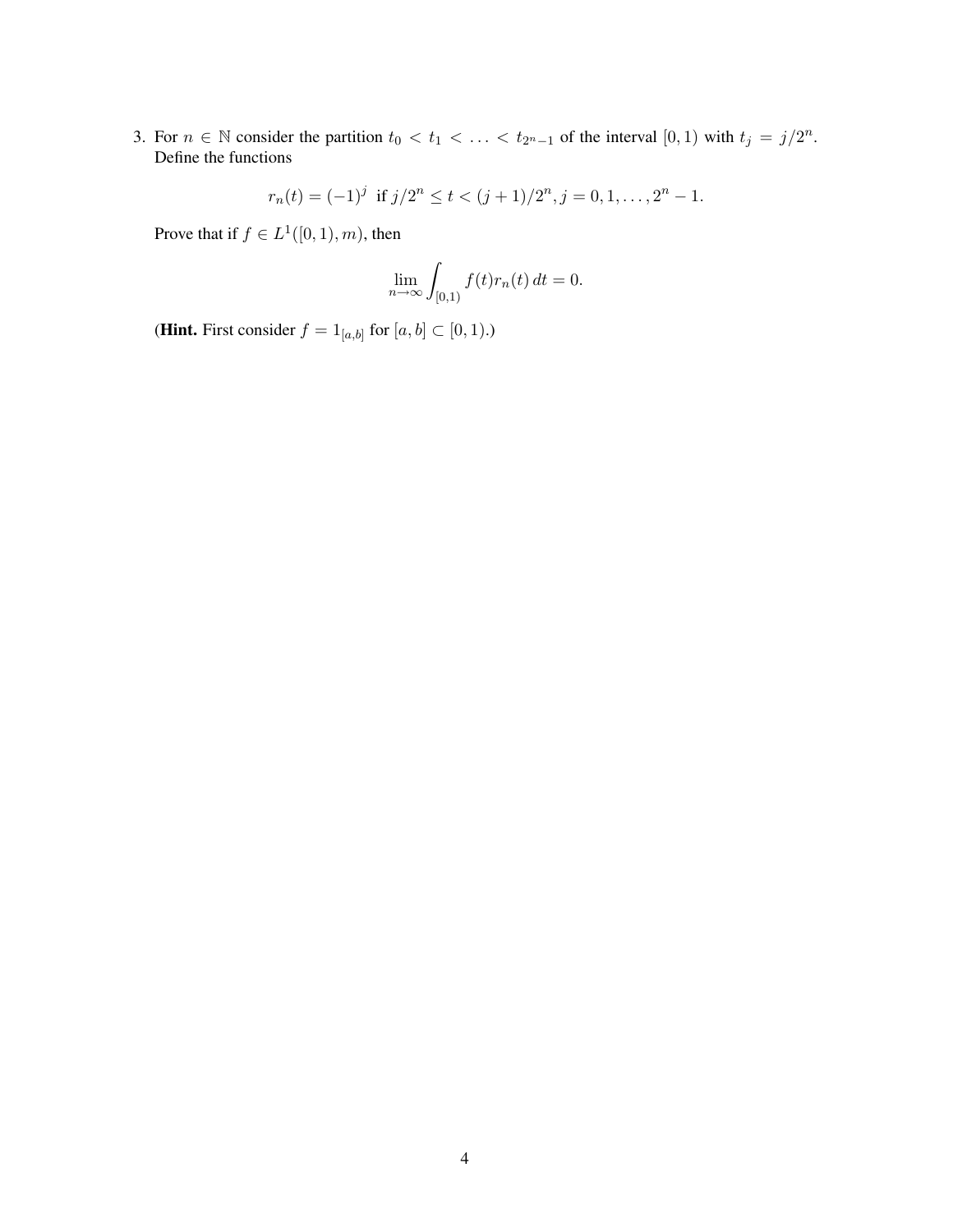4. For  $t > 0$  and  $x > 0$  define

$$
f(x,t) = \frac{e^{-x} - e^{-xt}}{x}
$$
 and  $F(t) = \int_0^\infty f(x,t) dx$ .

Prove that for all  $t > 0$ ,  $F(t) = \log(t)$ . (**Hint.** Consider  $dF/dt$ .)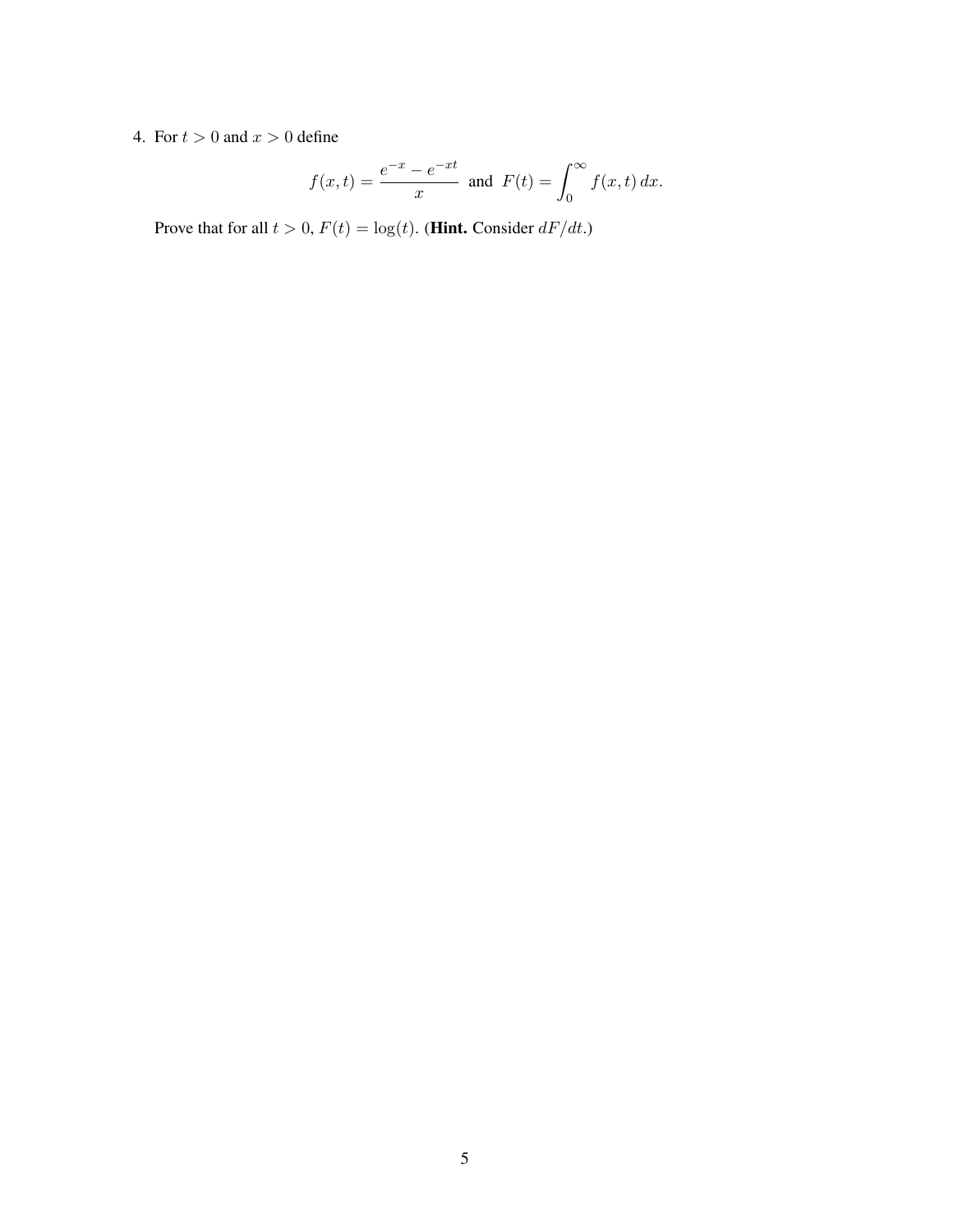5. For each  $j = 1, 2$ , let  $(X_j, \mathcal{M}_j)$  be a measurable space and let  $\mu_j$  and  $\nu_j$  be  $\sigma$ -finite measures on  $(X_j, \mathcal{M}_j)$  such that  $\nu_j \ll \mu_j$ .

(a) For  $E \in \mathcal{M}_1 \otimes \mathcal{M}_2$  define

$$
\alpha(E) = \int_{E} \left( \frac{d\nu_1}{d\mu_1}(x_1) \cdot \frac{d\nu_2}{d\mu_2}(x_2) \right) d(\mu_1 \times \mu_2)(x_1, x_2).
$$

Prove that  $\alpha$  is a measure on  $\mathcal{M}_1 \otimes \mathcal{M}_2$  and that  $\alpha = \mu_1 \times \mu_2$ .

(b) Prove that  $\nu_1 \times \nu_2 \ll \mu_1 \times \mu_2$  and that

$$
\frac{d(\nu_1 \times \nu_2)}{d(\mu_1 \times \nu_1)}(x_1, x_2) = \frac{d\nu_1}{d\mu_1}(x_1) \cdot \frac{d\nu_2}{d\mu_2}(x_2).
$$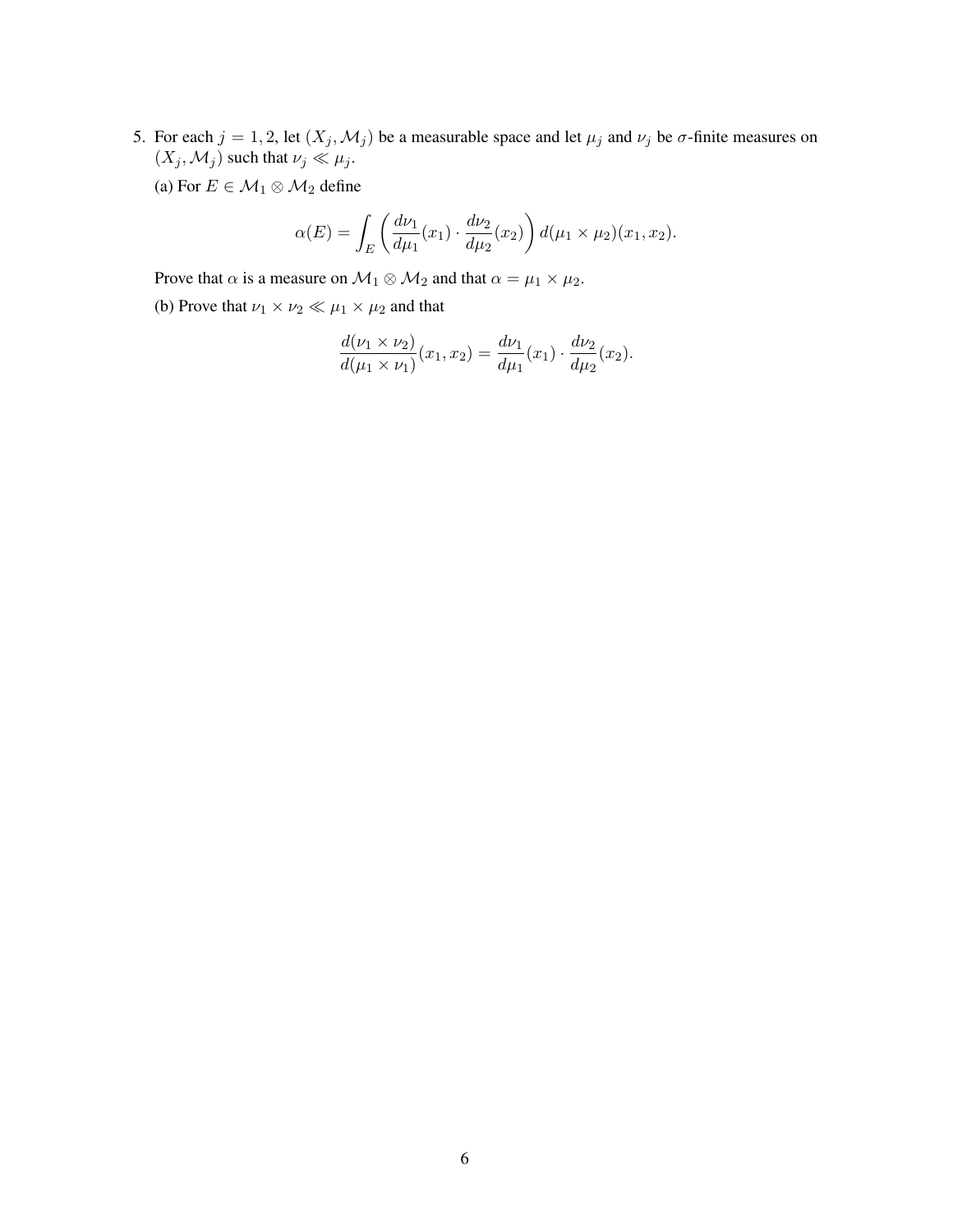- 6. Let  $(X, \mathcal{M}, \mu)$  be a measure space. Let f be a measurable function mapping X into R and let  ${f_n, n \in \mathbb{N}}$  be a sequence of measurable functions mapping X into  $\mathbb{R}$ .
	- (a) Assume that for all  $\delta > 0$

$$
\sum_{n=1}^{\infty} \mu(\{x \in X : |f_n(x) - f(x)| > \delta\}) < \infty.
$$

Prove that  $f_n \to f$  a.e. (Hint. Let  $A = \{x \in X : f_n(x) \to f(x)\}\$  and find an appropriate upper bound for  $\mu(A^c)$ .)

(b) Assume that  $f_n \to f$  in measure. Prove that there exists a subsequence  $f_{n_j}$  that converges to f a.e. (Hint. Use part (a).)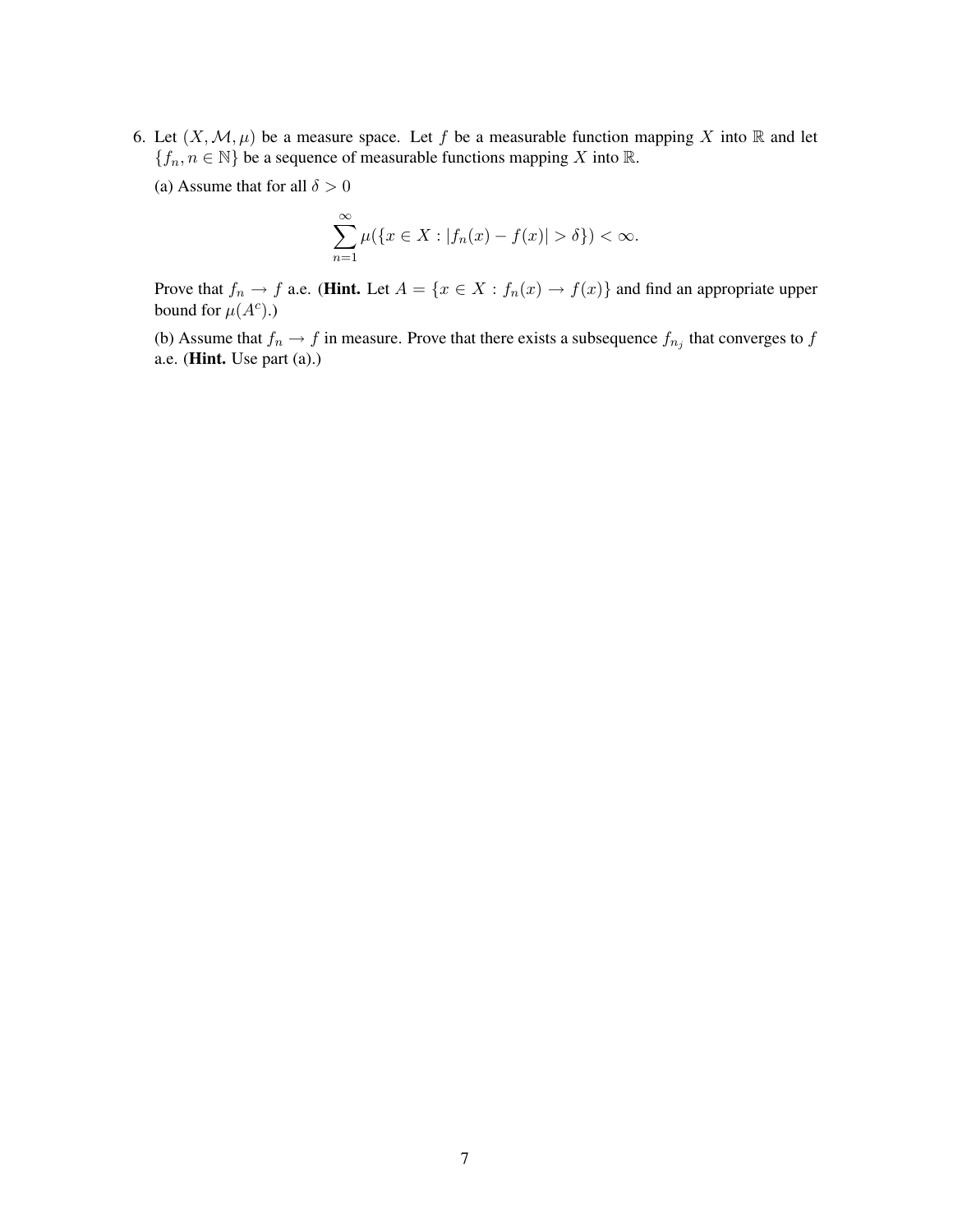7. Consider the map T on  $L^1([0,1], m)$  defined by  $Tf(x) = \int_0^x f(t) dt$  for  $f \in L^1([0,1], m)$  and  $x \in [0, 1]$ .

a) Prove that for any  $n \in \mathbb{N}$ 

$$
T^n f(x) = \int_0^x \frac{(x-t)^{n-1}}{(n-1)!} f(t) dt.
$$

(b) Prove that T maps  $L^1([0,1])$  into  $L^1([0,1])$  and is a bounded, linear operator. Recall that  $||T|| = \sup{||Tf|| : f \in L^1([0,1]), ||f|| = 1}$ , where  $|| \cdot ||$  denotes the norm on  $L^1([0,1]).$ (c) Prove that  $||T^n|| \leq 1/n!$ .